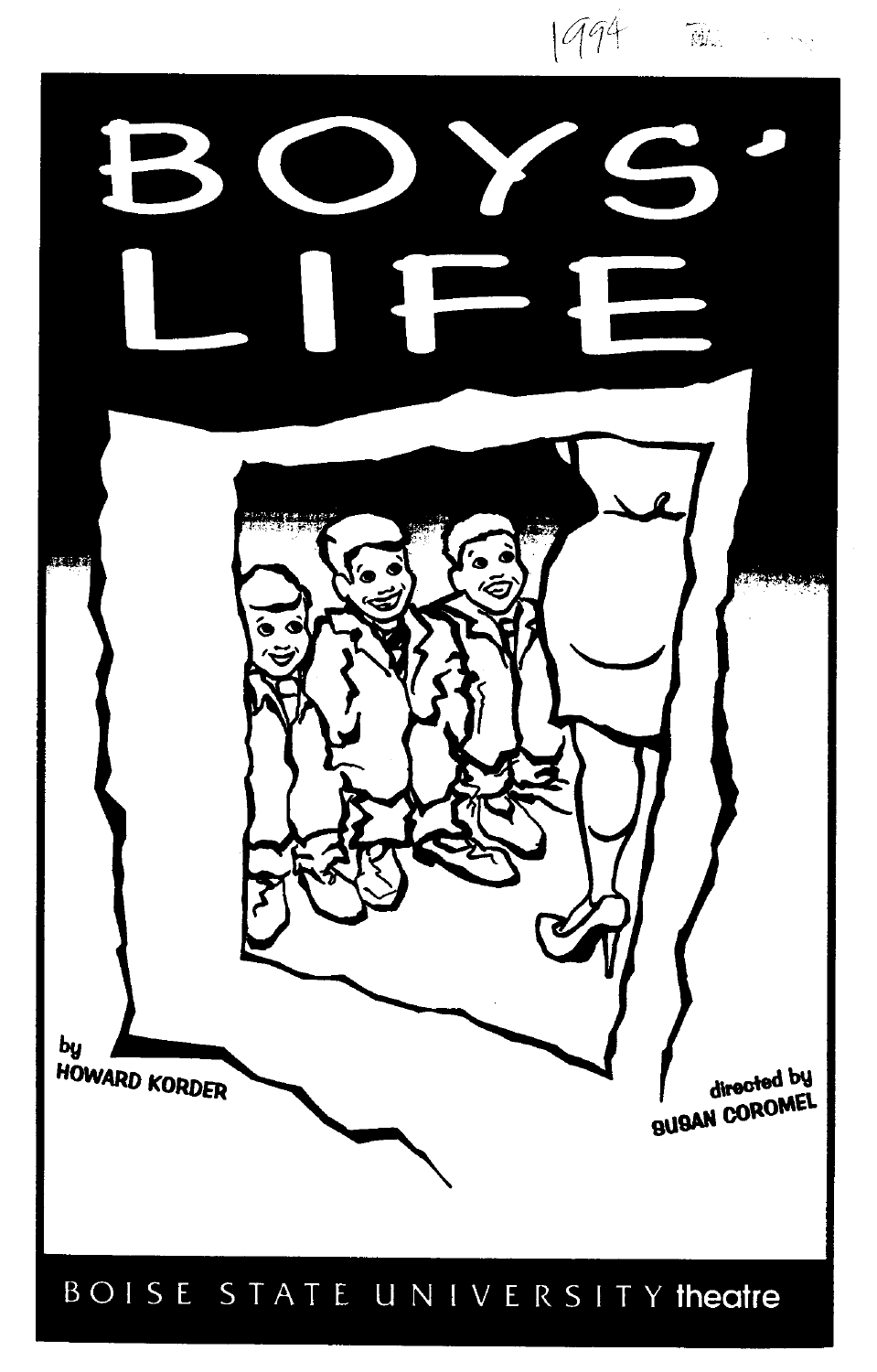*Boys Life* 

By: Howard Korder

March 3-6, 9-12, 1994 Stage II, Morrison Center

## **Directors/Designers**

Director: *Susan Coromel*  Technical Director: *Michael Baltzell*  Set Designer: *John Hadley*  Costume Designer: *Barbara Mason*  Lighting Designer: *Phil At/akson*  Sound Designer: *Dano Madden*  Graphic Designer: *Patty Bowman* 

# **Production Crew**

Stage Manager: *Kristy Martin*  Assistant Stage Manager: *Joe Bruce*  Props Master: *Toni Guffey*  Light Board Opperator: *Amber Hartley*  Dresser: *Elizabeth Puckett*  Stage Hand: *Flint Weisser Sam Read Nick Garcia*  Program: *Marc Malone* 

*\*Originally Produced by "Lincoln Center Theatre" New York City \*Original Music Composed by David Yazbek \*Produced with special permission of Dramatist Play Service*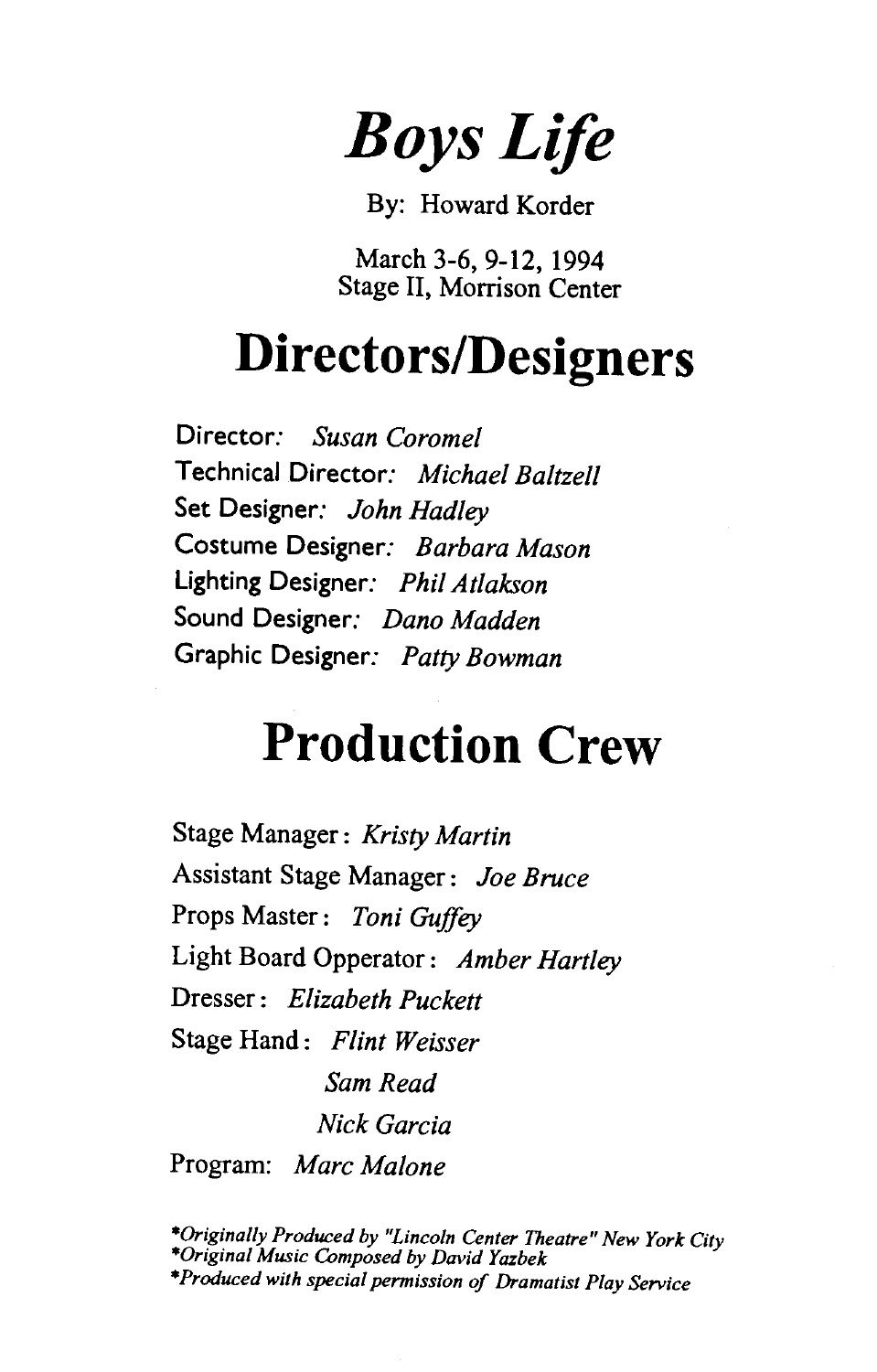## **Cast**

*In order of appearance* 

| JackJoe Stratton        |
|-------------------------|
| DonAnthony Casper*      |
| PhilRandy Davison       |
| KarenToni Rayborn       |
| ManRandy Avenell        |
| MaggieKaren Wennstrom   |
| LisaSally Eames*        |
| GirlSheri Novak         |
| CarlaDonna Selle        |
| *UnderstudySam Read     |
| *UnderstudyToni Rayborn |

## *Scenes*

| Scene 1:            |                      |
|---------------------|----------------------|
| $\textit{Scene}$ 2: | Don's Bedroom        |
|                     | A Child's Bedroom    |
| Scene $3$ :         |                      |
| Scene 4:            | City Park Playground |
|                     | <b>Restaurant</b>    |
| Scene 5:            |                      |
|                     | Don's Bedroom        |

*Intermission* 

| Scene 6: | City Park Playground     |
|----------|--------------------------|
| Scene 7: |                          |
|          | Don's Bedroom            |
| Scene 8: | Don's Bedroom            |
| Scene 9: |                          |
|          | <b>Wedding Reception</b> |